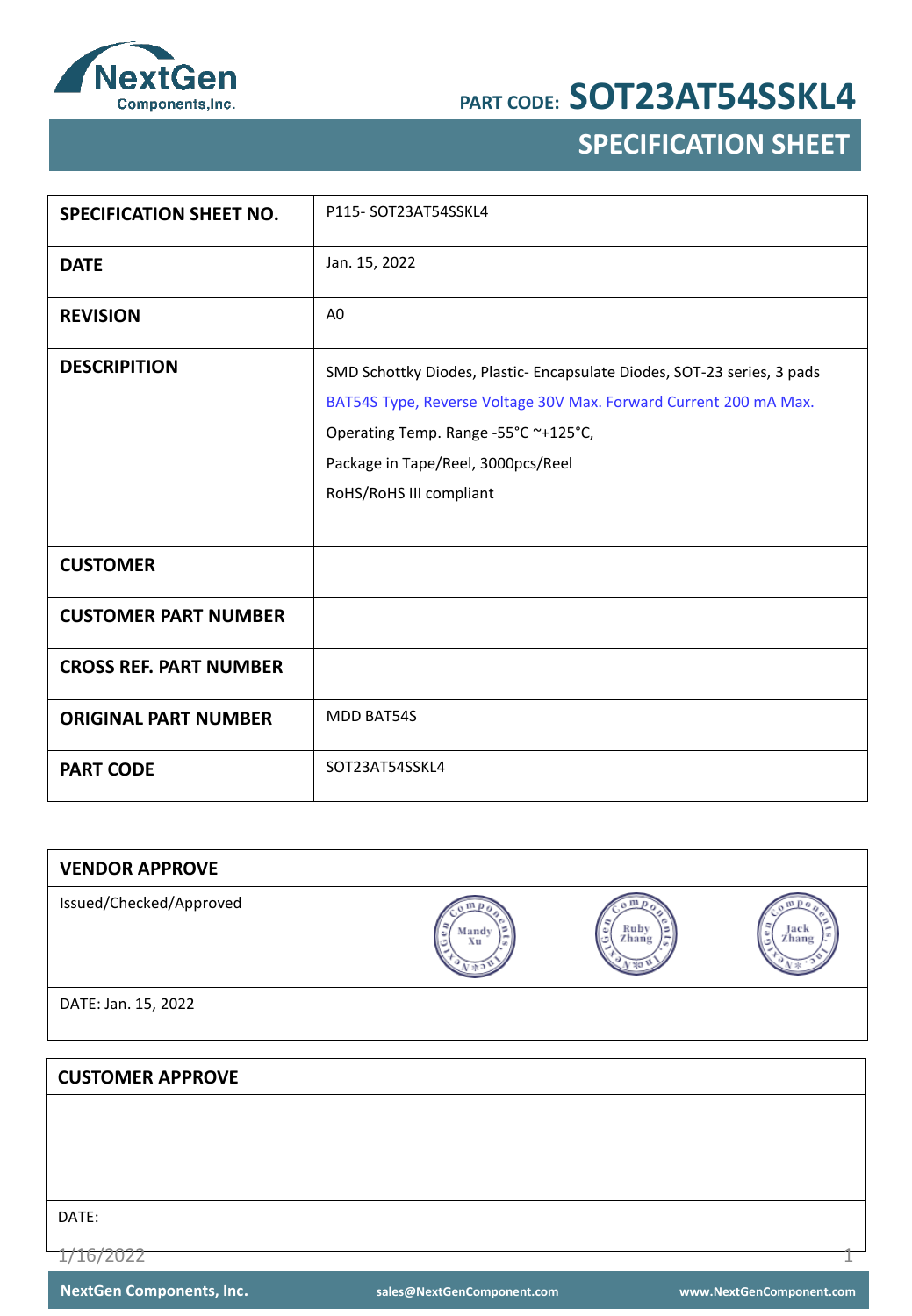

### **SMD SCHOTTKY DIODES SOT-23 SERIES**

#### **MAIN FEATURE**

- Extremely Fast Switching Speed
- Surface Mount Package Ideally Suited For Automatic Insertion

#### **APPLICATION**

• For Use In PCB





| <b>SOT23</b> | <b>AT54S</b> | $\mathbf{V}$<br>NL4 |
|--------------|--------------|---------------------|
|              |              |                     |

1) **SOT23**: SMD Schottky diodes, 2 pads, SOT-23 series code

2) **AT54S**: Type code for original part number BAT54S

3) **S**: Package code, Tape/reel, 3000pcs/reel.

4) **KL4:** Marking code for "KL4" on the case surface, Different Marking for different specification.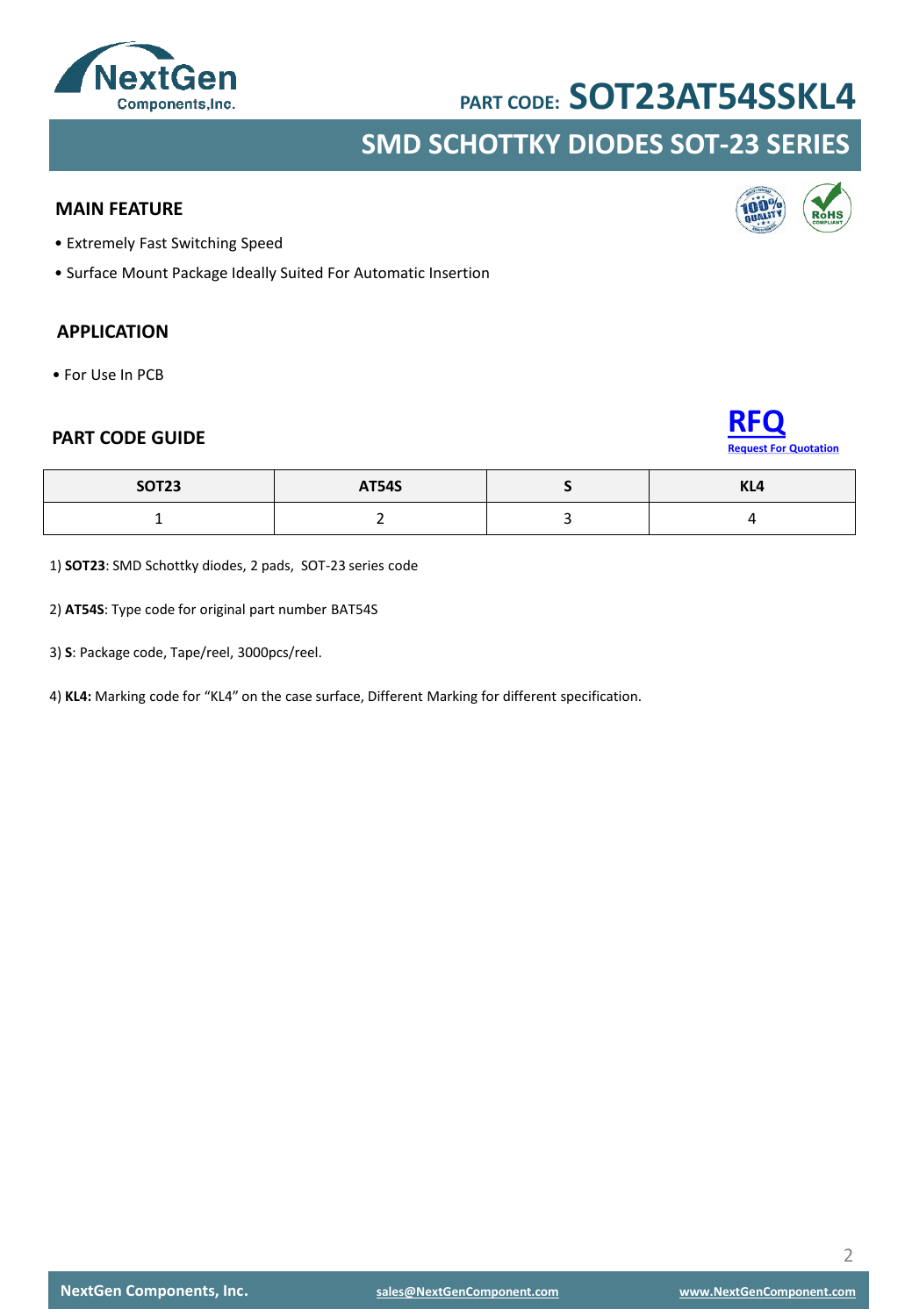

## **SMD SCHOTTKY DIODES SOT-23 SERIES PART CODE: SOT23AT54SSKL4**

#### **DIMENSION (Unit: Inch/mm)**

**Image for reference**



**Marking: KL4**

Solid dot = Green molding compound device, if none, the normal device

**Symbol Value ( mm)**



ď



**Min. Typ. Max.** A | 0.9 | 1.4 A1 0.10 b  $\vert$  0.30  $\vert$  0.50 c |  $0.08$  |  $0.20$  $D$  2.80 2.90 3.10  $E$  1.20 1.60 E1 2.25  $\vert$  2.80 e | 1.8 | 1.9 | 2.00  $L$  0.10 0.50 L1 0.40 Ɵ 0° 10°



1.Base 2.Emitter 3.Collector

#### **Recommend Pad Layout**

**NextGen Components, Inc. [sales@NextGenComponent.com](mailto:sales@NextGenComponent.com) [www.NextGenComponent.com](http://www.nextgencomponent.com/)**

3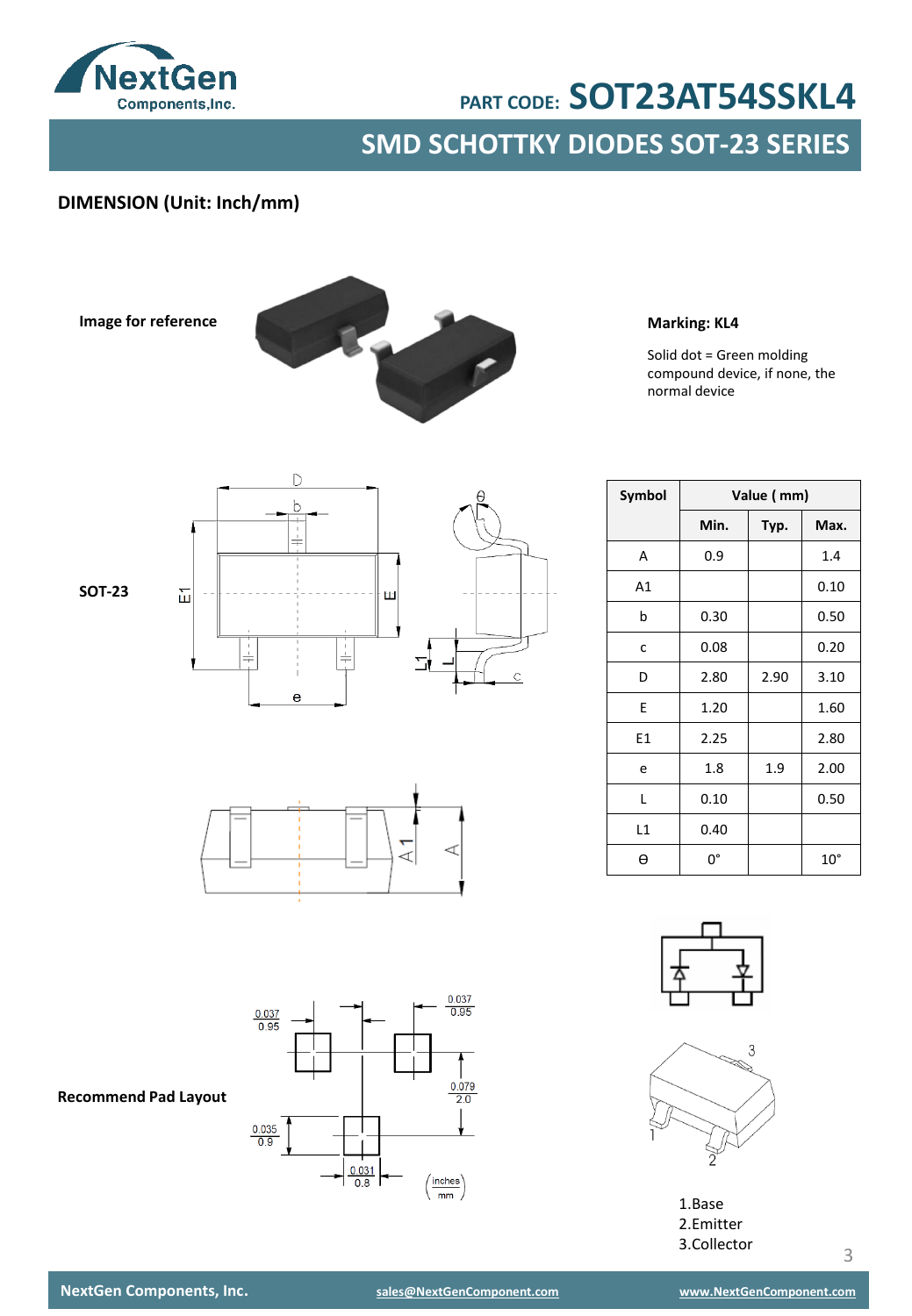

## **SMD SCHOTTKY DIODES SOT-23 SERIES**

#### **MECHANICAL DATA**

| Case                | <b>Terminals</b>              | <b>Polarity</b> | Weight per piece |
|---------------------|-------------------------------|-----------------|------------------|
| JEDEC SOT-23 molded | Solder plated, Solderable per | Polarity symbol | 0.00019 Ounce,   |
| plastic body        | MIL-STD-750, Method 2026      | marking on case | 0.0055 grams     |

#### **ABSOLUTE MAX. RATING AT 25 °C**

| Parameter                                                  | <b>SYMBOLS</b> | VALUE |         | <b>UNITS</b> |              |
|------------------------------------------------------------|----------------|-------|---------|--------------|--------------|
|                                                            |                | Min.  | Typical | Max.         |              |
| <b>Repetitive Peak Reverse Voltage</b>                     | V RRM          |       |         | 30           | Volts        |
| <b>Working Peak Reverse Voltage</b>                        | V RWM          |       |         | 30           | Volts        |
| <b>DC Blocking Voltage</b>                                 | VR             |       |         | 30           | Volts        |
| <b>Forward Continuous Current</b>                          | I FM           |       |         | 200          | mA           |
| Non-Repetitive Peak Forward Surge Current<br>@ 8.3ms       | I FSM          |       |         | 600          | mA           |
| <b>Repetitive Peak Forward Current</b><br>@t ≤ 1s, δ ≤ 0.5 | I FRM          |       |         | 300          | mA           |
| <b>Power Dissipation</b>                                   | P <sub>D</sub> |       |         | 200          | mW           |
| <b>Thermal Resistance From Junction To Ambient</b>         | R OJA          |       |         | 500          | °C/W         |
| <b>Junction Temperature Range</b>                          | TJ             | $-55$ |         | $+125$       | $^{\circ}$ C |
| <b>Storage Temperature Range</b>                           | T STG          | $-55$ |         | $+150$       | $^{\circ}$ C |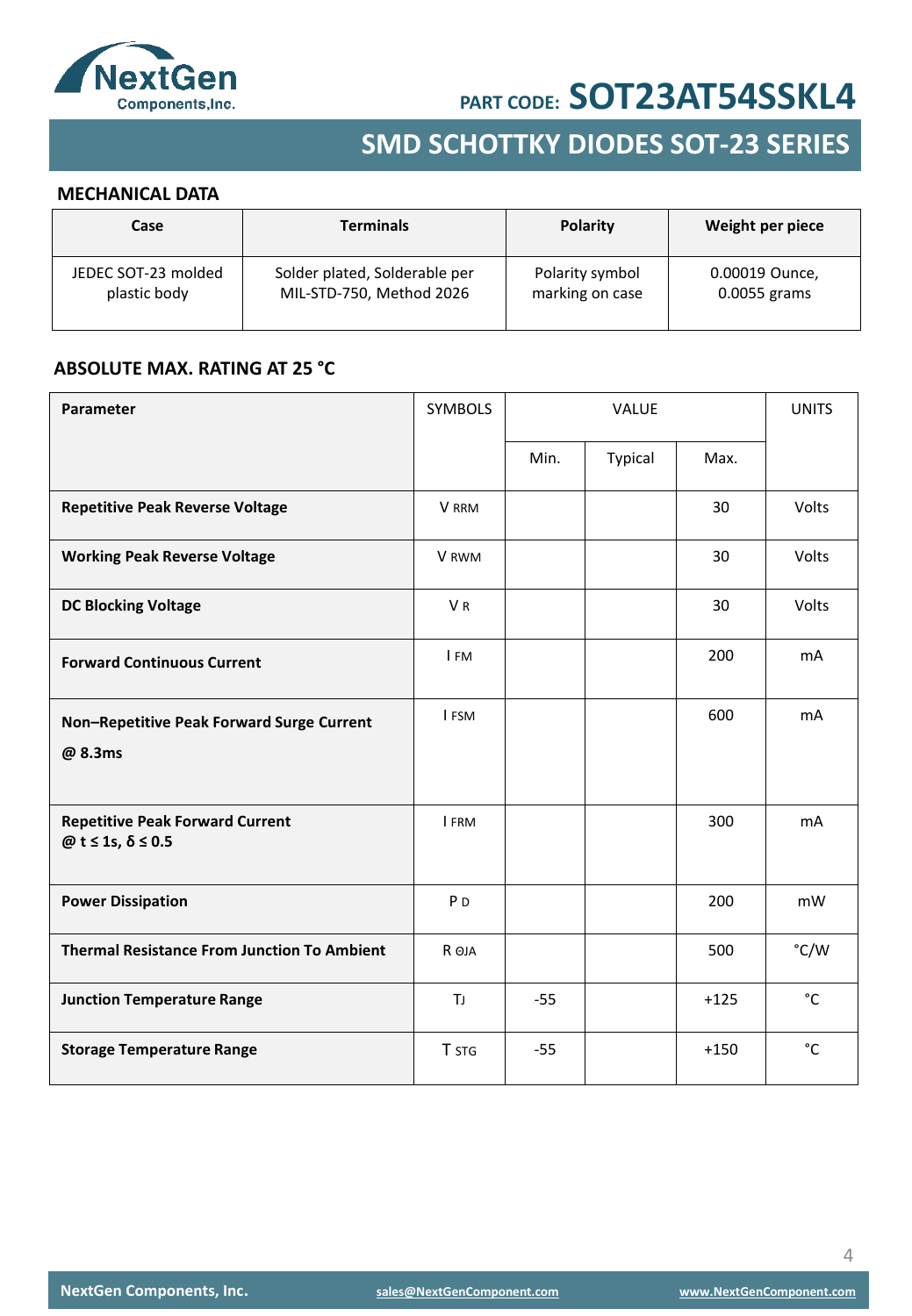

**SMD SCHOTTKY DIODES SOT-23 SERIES**

#### **CHARACTERISTICS AT Ta= 25 °C**

| Parameter                    | <b>SYMBOLS</b> | <b>VALUE</b> |      | <b>UNIT</b>    | Condition |                                                   |
|------------------------------|----------------|--------------|------|----------------|-----------|---------------------------------------------------|
|                              |                | Min.         | Typ. | Max.           |           |                                                   |
| <b>Reverse Voltage</b>       | V BR           | 30           |      |                | $\vee$    | $IR = 100 \mu A$                                  |
| <b>Forward Voltage</b>       | V <sub>F</sub> |              |      | 0.24           | V         | $I F1 = 0.1mA$                                    |
|                              |                |              |      | 0.32           | $\vee$    | $I F2 = 1mA$                                      |
|                              |                |              |      | 0.40           | V         | $I F3 = 10mA$                                     |
|                              |                |              |      | 0.50           | $\vee$    | $I F4 = 30mA$                                     |
|                              |                |              |      | $1.0\,$        | $\vee$    | $I F5 = 100mA$                                    |
| <b>Reverse Current</b>       | $\mathsf{R}$   |              |      | $\overline{2}$ | μA        | $R = 25V$                                         |
| <b>Diode Capacitance</b>     | C <sub>D</sub> |              |      | 10             | pF        | $V R = 1V, f = 1MHz$                              |
| <b>Reverse Recovery Time</b> | t rr           |              |      | 5              | ns        | $IF=IR=10mA$<br>Irr = $0.1x$ Ir, RL = $100\Omega$ |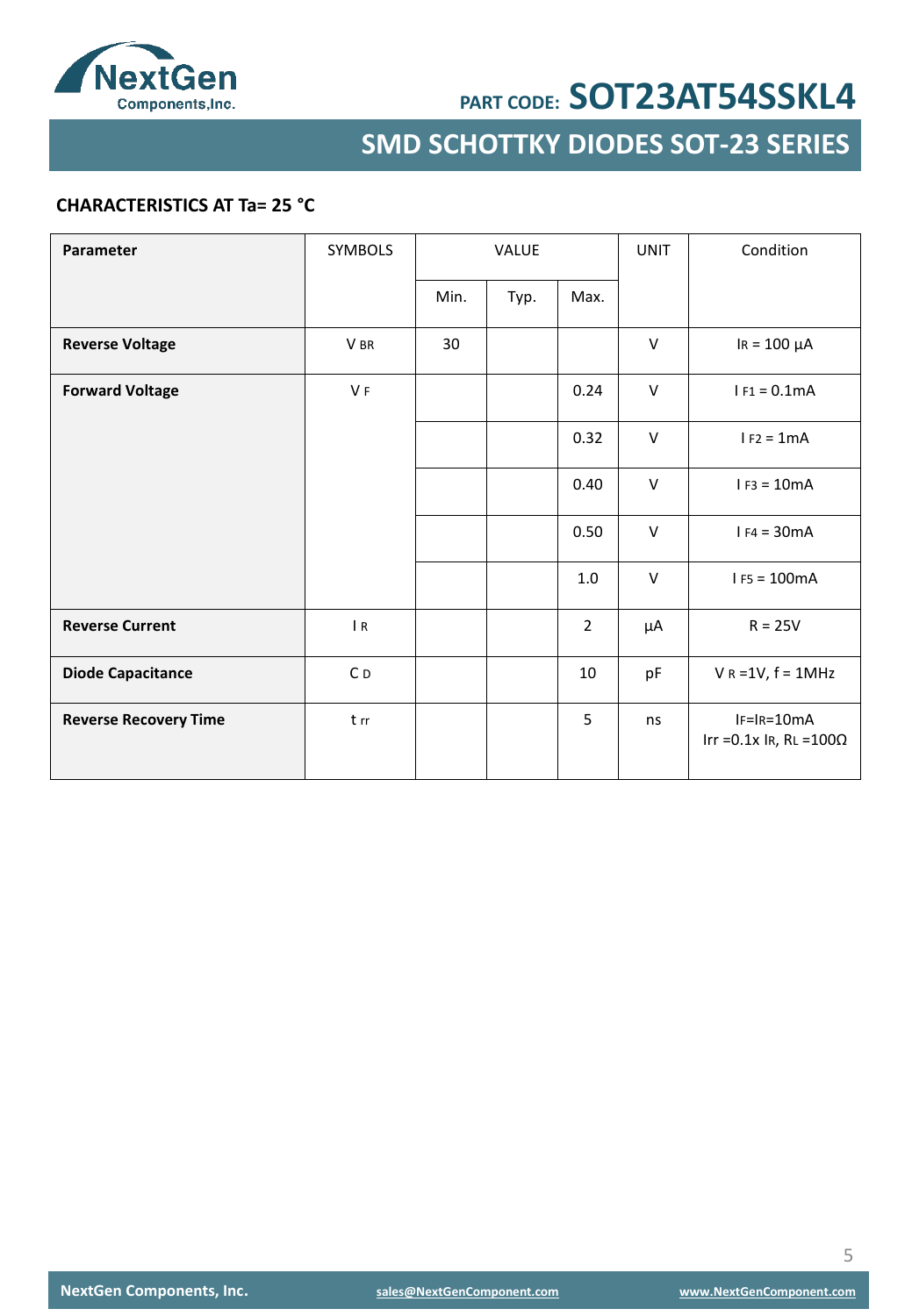

## **SMD SCHOTTKY DIODES SOT-23 SERIES**

#### **RELIABILITY**

| <b>Number</b>  | <b>Experiment Items</b>                      | <b>Experiment Method And Conditions</b>                                                                        | Reference<br><b>Documents</b>  |
|----------------|----------------------------------------------|----------------------------------------------------------------------------------------------------------------|--------------------------------|
| $\mathbf{1}$   | Solder Resistance Test                       | Test 260°C± 5°C for 10 ± 2 sec.<br>Immerse body into solder 1/16" ± 1/32"                                      | MIL-STD-750D<br>METHOD-2031.2  |
| $\overline{2}$ | Solderability Test                           | 230°C ±5°C for 5 sec.                                                                                          | MIL-STD-750D<br>METHOD-2026.10 |
| 3              | <b>Pull Test</b>                             | 1 kg in axial lead direction for 10 sec.                                                                       | MIL-STD-750D<br>METHOD-2036.4  |
| 4              | <b>Bend Test</b>                             | 0.5Kg Weight Applied To Each Lead,<br>Bending Arcs 90 °C ± 5 °C For 3 Times                                    | MIL-STD-750D<br>METHOD-2036.4  |
| 5              | High Temperature Reverse<br><b>Bias Test</b> | TA=100°C for 1000 Hours at VR=80%<br>Rated VR                                                                  | MIL-STD-750D<br>METHOD-1038.4  |
| 6              | Forward Operation Life Test                  | TA=25°C Rated Average Rectified<br>Current                                                                     | MIL-STD-750D<br>METHOD-1027.3  |
| $\overline{7}$ | Intermittent Operation Life<br>Test          | On state: 5 min with rated IRMS Power<br>Off state: 5 min with Cool Forced Air.<br>On and off for 1000 cycles. | MIL-STD-750D<br>METHOD-1036.3  |
| 8              | Pressure Cooker Test                         | 15 PSIG, TA=121°C, 4 hours                                                                                     | MIL-S-19500<br>APPENOIXC       |
| 9              | <b>Temperature Cycling Test</b>              | -55°C~+125°C; 30 Minutes For Dwelled<br>Time 5 minutes for transferred time.<br>Total: 10 cycles.              | MIL-STD-750D<br>METHOD-1051.7  |
| 10             | <b>Thermal Shock Test</b>                    | 0°C for 5 minutes., 100°C for 5 minutes,<br>Total: 10 cycles                                                   | MIL-STD-750D<br>METHOD-1056.7  |
| 11             | Forward Surge Test                           | 8.3ms Single Sale Sine-wave One Surge.                                                                         | MIL-STD-750D<br>METHOD-4066.4  |
| 12             | <b>Humidity Test</b>                         | TA=65°C, RH=98% for 1000 hours.                                                                                | MIL-STD-750D<br>METHOD-1021.3  |
| 13             | High Temperature Storage<br>life Test        | 150°C for 1000 Hours                                                                                           | MIL-STD-750D<br>METHOD-1031.5  |

6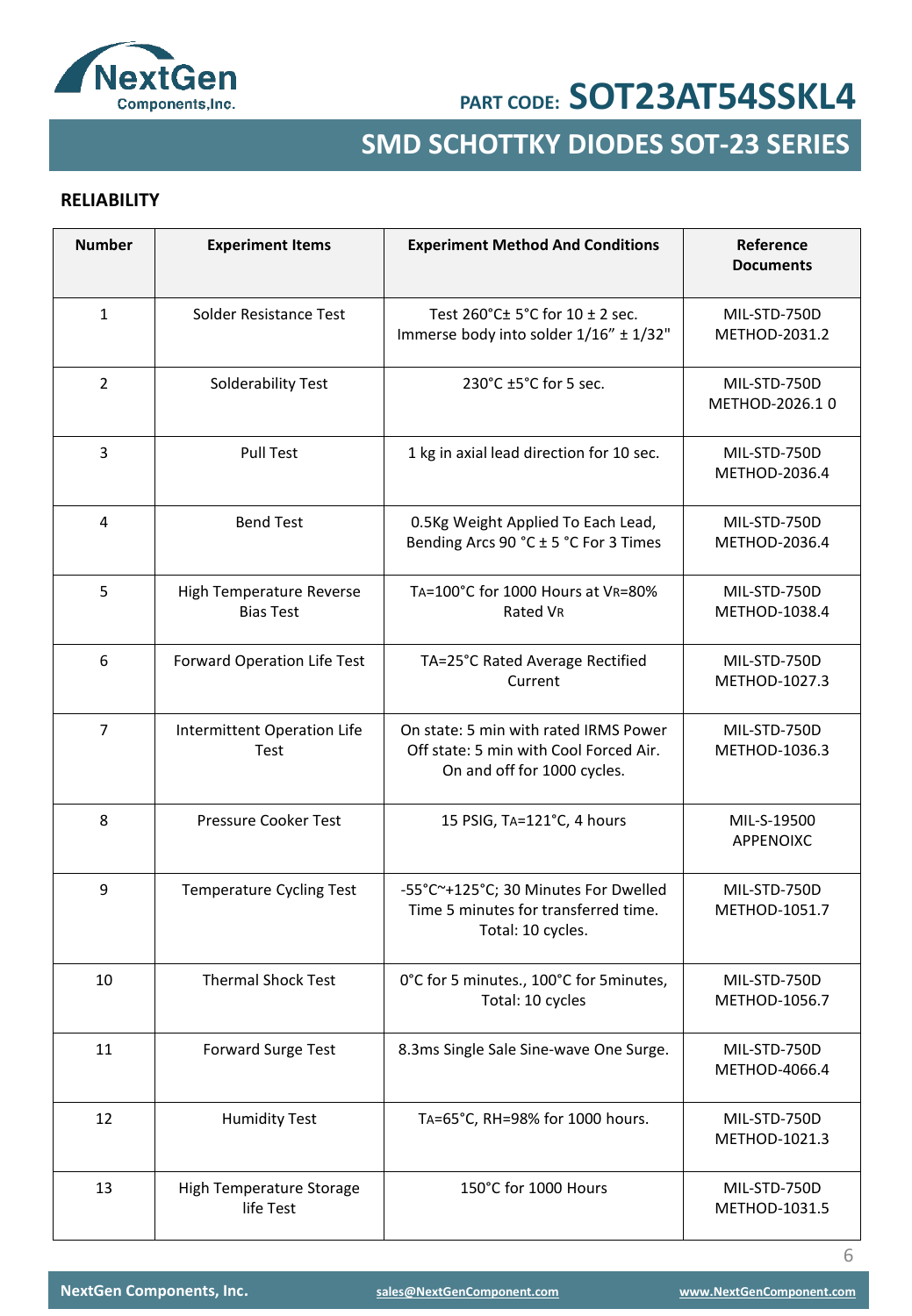

**SMD SCHOTTKY DIODES SOT-23 SERIES**

#### **SUGGESTED REFLOW PROFILE (For Reference Only)**



| <b>Profile Feature</b>                           |                                                 | Pb-Free Assembly      |
|--------------------------------------------------|-------------------------------------------------|-----------------------|
| Average Ramp-up Rate (Ts Max to Tp)              |                                                 | 3°C/second Max        |
| Preheat                                          | <b>Temperature Min (Ts Min.)</b>                | $150^{\circ}$ C       |
|                                                  | <b>Temperature Max (Ts Max.)</b>                | $200^{\circ}$ C       |
|                                                  | Time (ts Min. to ts Max.)                       | $60 \sim 180$ seconds |
| <b>Time maintained</b><br>above                  | Temperature (TL)                                | $217^{\circ}$ C       |
|                                                  | Time (tL)                                       | $60 \sim 150$ seconds |
| Peak/Classification Temperature (Tp)             |                                                 | 260 °C                |
|                                                  | Time within 5°C of actual Peak Temperature (tp) | 10 seconds            |
| Ramp-down rate                                   |                                                 | 6 °C /Second Max.     |
| Time 25 $\mathrm{^{\circ}C}$ to Peak Temperature |                                                 | 6 minutes Max.        |
| <b>Suggest reflow times</b>                      |                                                 | 3 Times Max.          |

7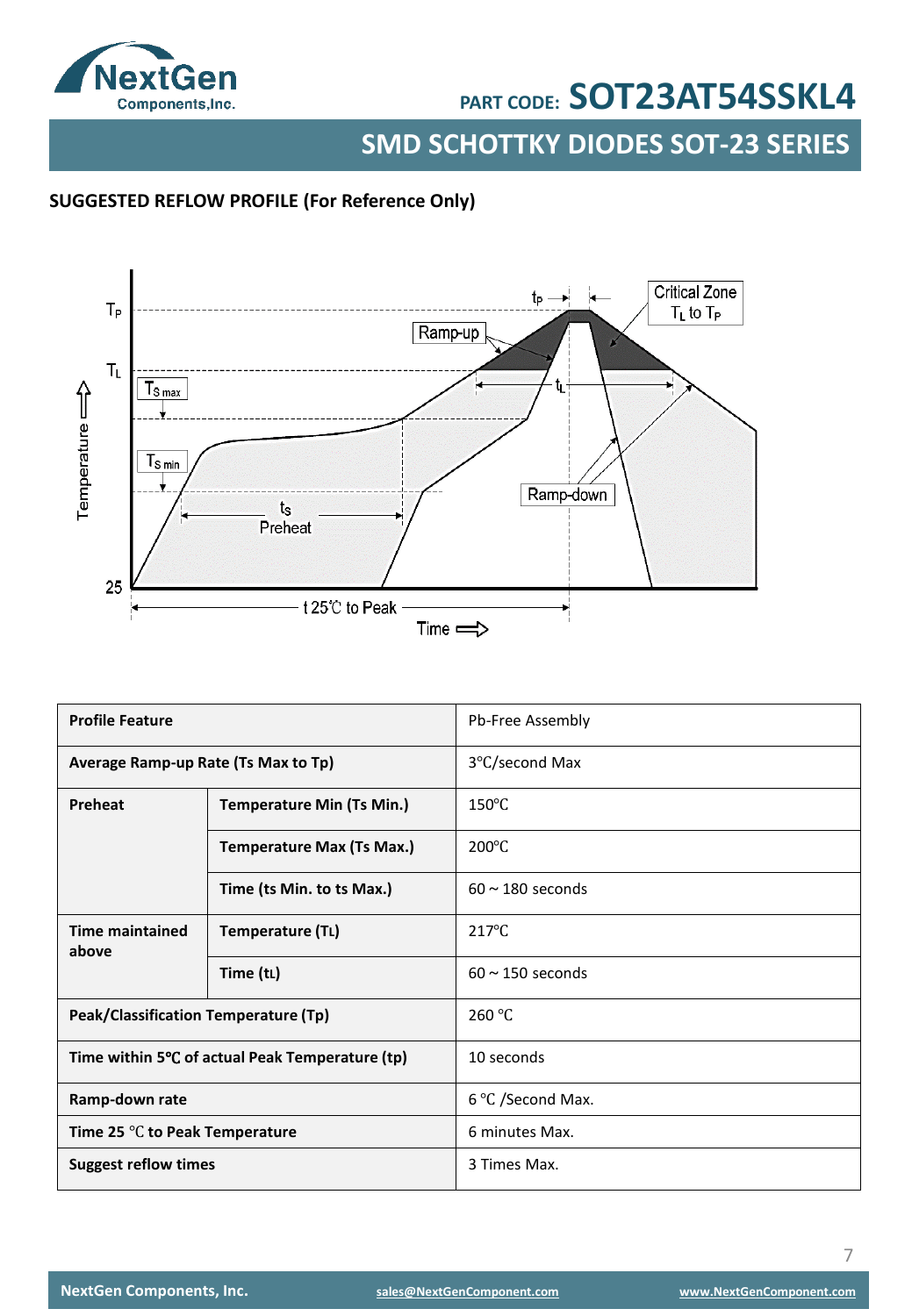

**SMD SCHOTTKY DIODES SOT-23 SERIES**

#### **RATINGS AND CHARACTERISTIC CURVES (For Reference Only)**



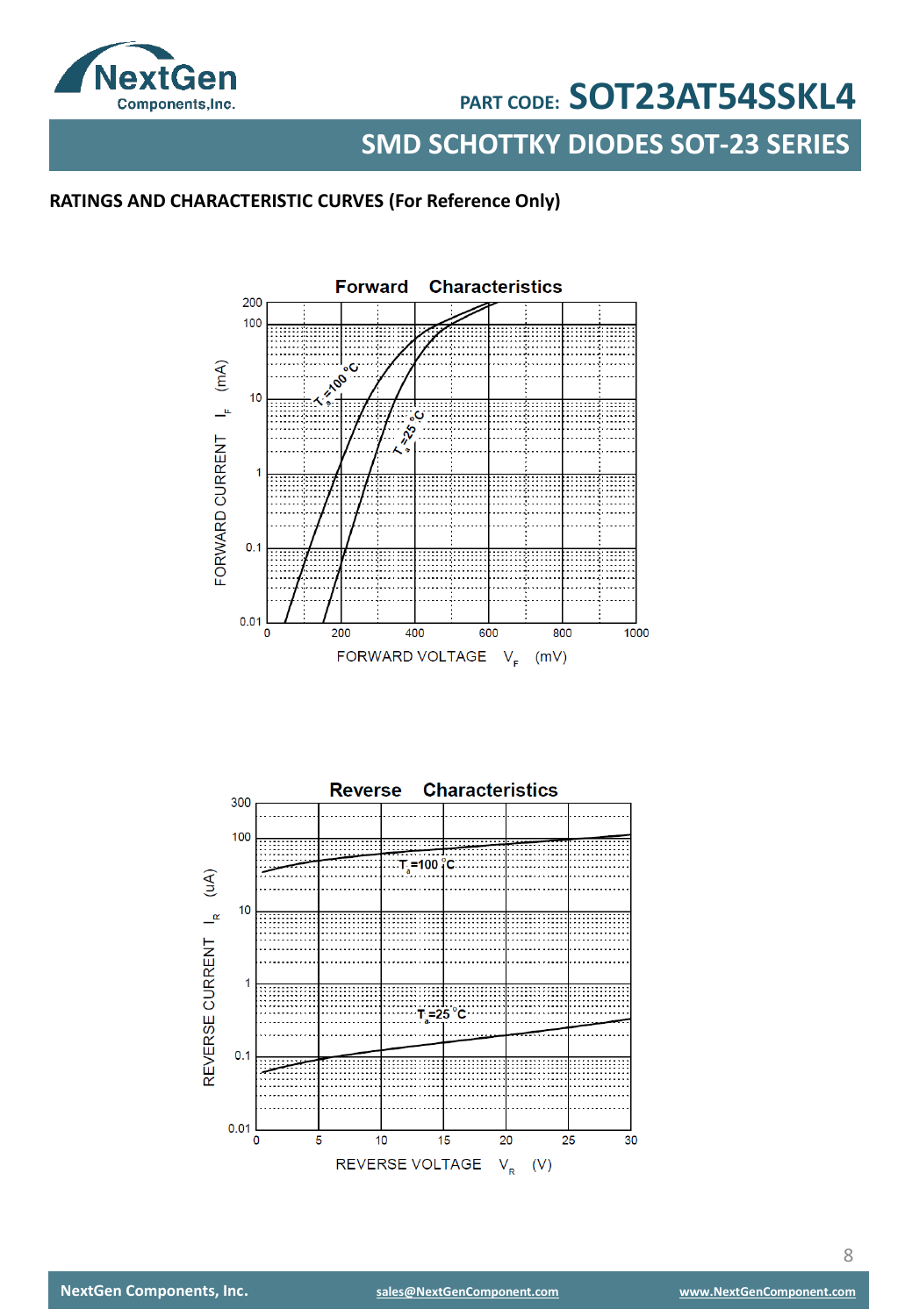

**SMD SCHOTTKY DIODES SOT-23 SERIES**

### **RATINGS AND CHARACTERISTIC CURVES (For Reference Only)**



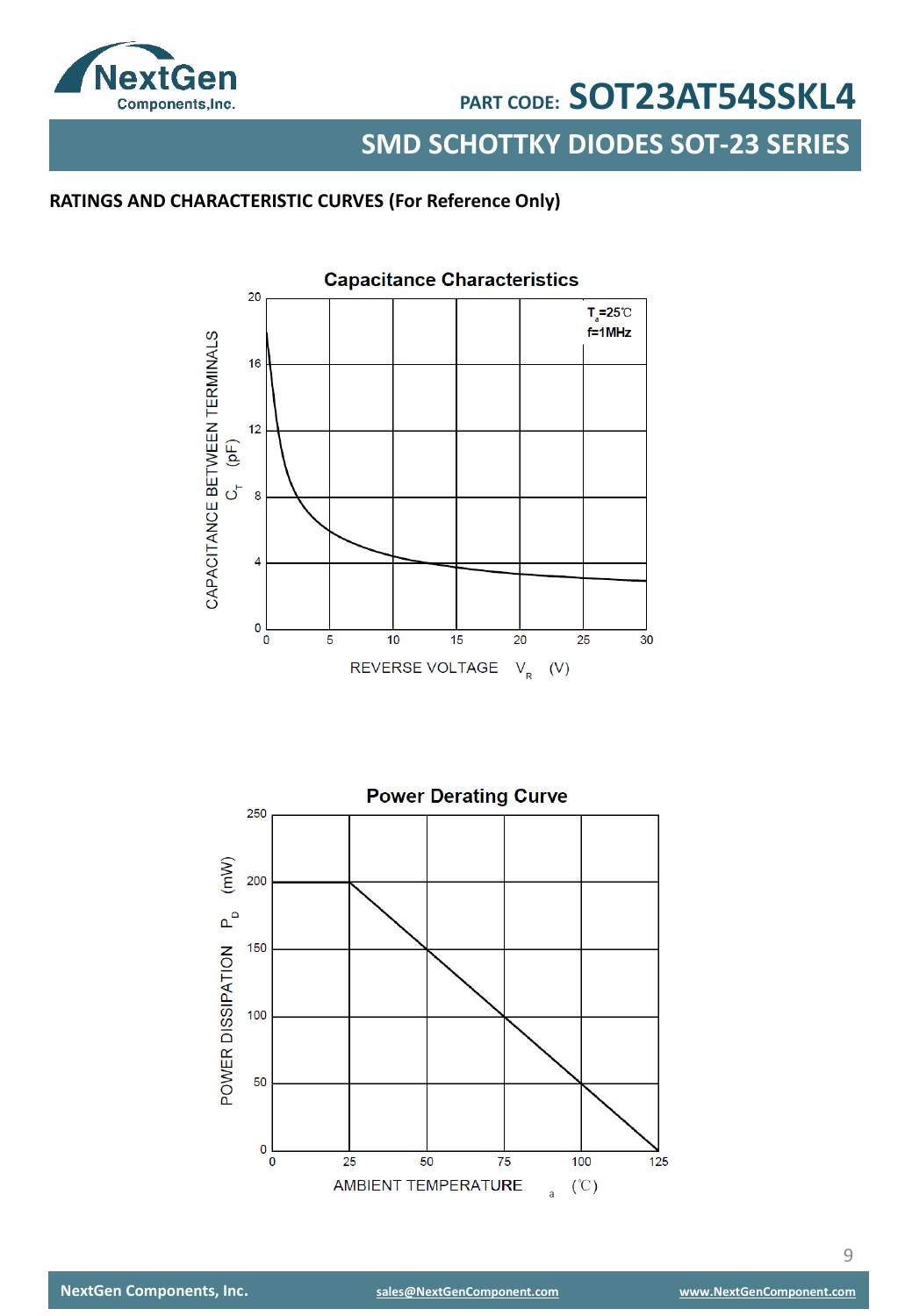

## **SMD SCHOTTKY DIODES SOT-23 SERIES PART CODE: SOT23AT54SSKL4**

#### **TAPE/REEL (Unit: mm)**

All Devices are packed in accordance with EIA standard RS-481-A and specifications.







| Item                     | Symbol         | <b>Tolerance</b> | <b>SOT-23</b> |
|--------------------------|----------------|------------------|---------------|
| Carrier width            | Α              | 0.1              | 3.15          |
| Carrier Length           | B              | 0.1              | 2.77          |
| Carrier Depth            | C              | 0.1              | 1.22          |
| Sprocket hole            | d              | 0.05             | 1.55          |
| 13"Reel outside diameter |                | $\blacksquare$   |               |
| 13"Reel inner diameter   |                | ٠                |               |
| 7"Reel outside diameter  | D              | 2.0              | 178.00        |
| 7"Reel inner diameter    | D <sub>1</sub> | Min.             | 54.4          |
| Feed hole diameter       | D <sub>2</sub> | 0.5              | 13.00         |
| Sprocket hole position   | E              | 0.1              | 1.75          |
| Punch hole position      | F              | 0.1              | 3.50          |
| Punch hole pitch         | P              | 0.1              | 4.00          |
| Sprocket hole pitch      | P <sub>0</sub> | 0.1              | 4.00          |
| Embossment center        | P1             | 0.1              | 2.00          |
| Overall tape thickness   | $\mathsf{T}$   | 0.1              | 0.25          |
| Tape width               | W              | 0.3              | 8.00          |
| Reel width               | W1             | 1.0              | 19.50         |

**NextGen Components, Inc. [sales@NextGenComponent.com](mailto:sales@NextGenComponent.com) [www.NextGenComponent.com](http://www.nextgencomponent.com/)**